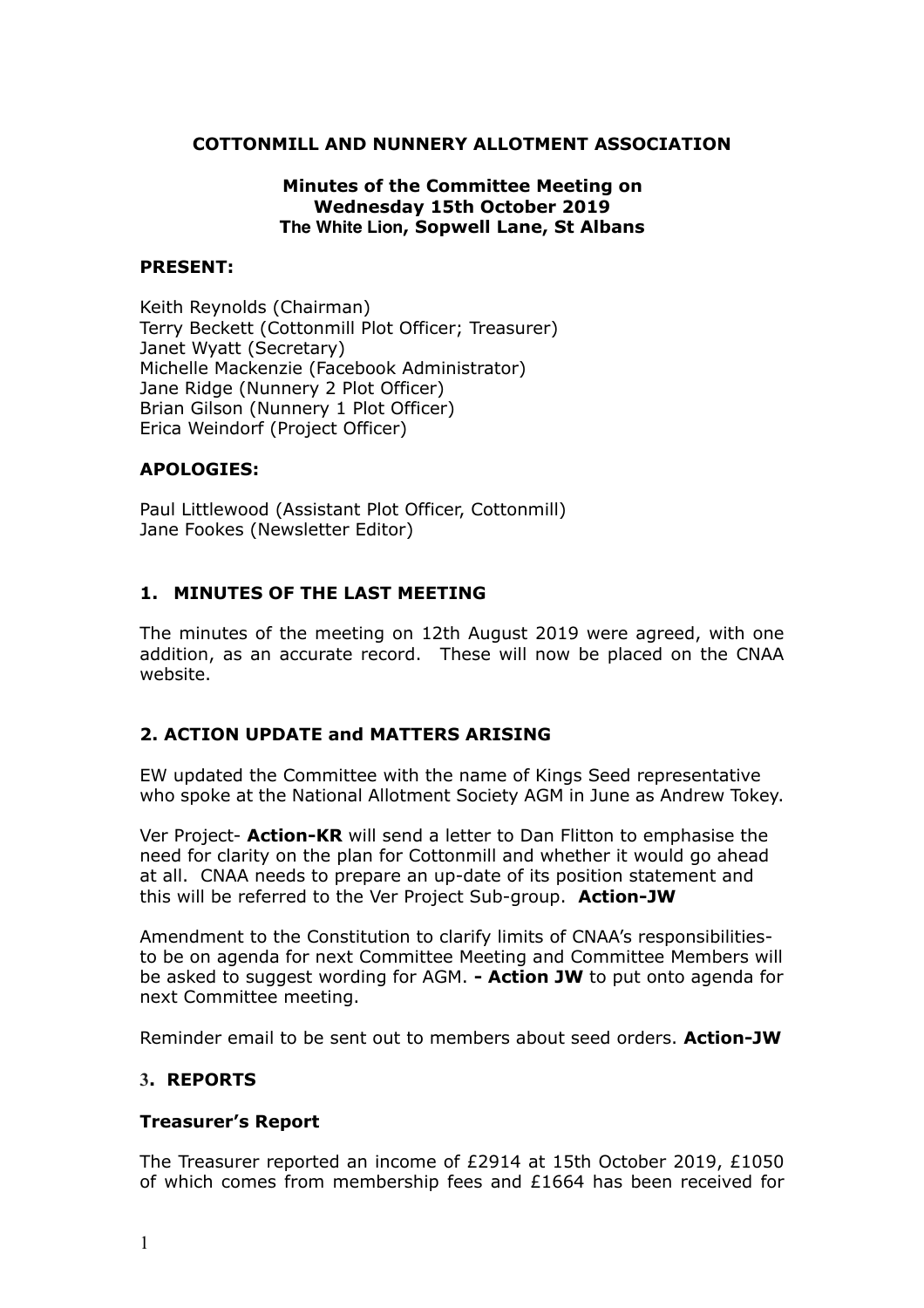compost orders. Expenditure of £1954 to date including payment to Aylett's for the compost. With the balance brought forward from 2018 the account shows a balance of £3031.

## **Membership**

At the time of the meeting the membership was 117 including one life member. Cottonmill has 72 members, Nunnery 1 has 13, Nunnery 2 has 22 and Sopwell has 10 members.

### **Site reports**

# **Cottonmill**

There are five vacancies and six on the waiting list.

A report of theft of fruit form within a fruit cage on a plot has been reported to Phil Bruce-Green and the Council is addressing the matter. Action-TB to talk to PB-G about options to improve security around the site.

The new fire rules were checked with PB-G who confirmed that it is permitted to hold fires after noon on Tuesday and Saturday from the beginning of March to end of September.

## **Nunnery 1**

There is one vacancy and seven on the waiting list.

## **Nunnery 2**

There are no vacancies and six on the waiting list.

### **Sopwell**

There are three vacancies and four on the waiting list.

Maria Jose-Martin has decided to step down as the Sopwell Plot Officer and two plot-holders have come forward who wish to share the role. This is still under discussion and when the details have been agreed they would be co-opted to the role pending formal nomination at the next AGM.

# **4. COMMUNICATIONS.**

- JF, who has been producing excellent Newsletters, regrets that due to pressures from other commitments she is not going to be able to continue at the Editor beyond the next AGM. BG is going to speak to someone on Nunnery who might be interested in the role. JF has confirmed she is happy to provide training until she resigns next year. **Action BG.**
- It was suggested that a column in the Newsletter for children and maybe written by some children might be useful in engaging with the younger allotmenters.
- Agreed to store standard forms, category list etc on the website so that they can be accessed for future years and prevent wrong versions being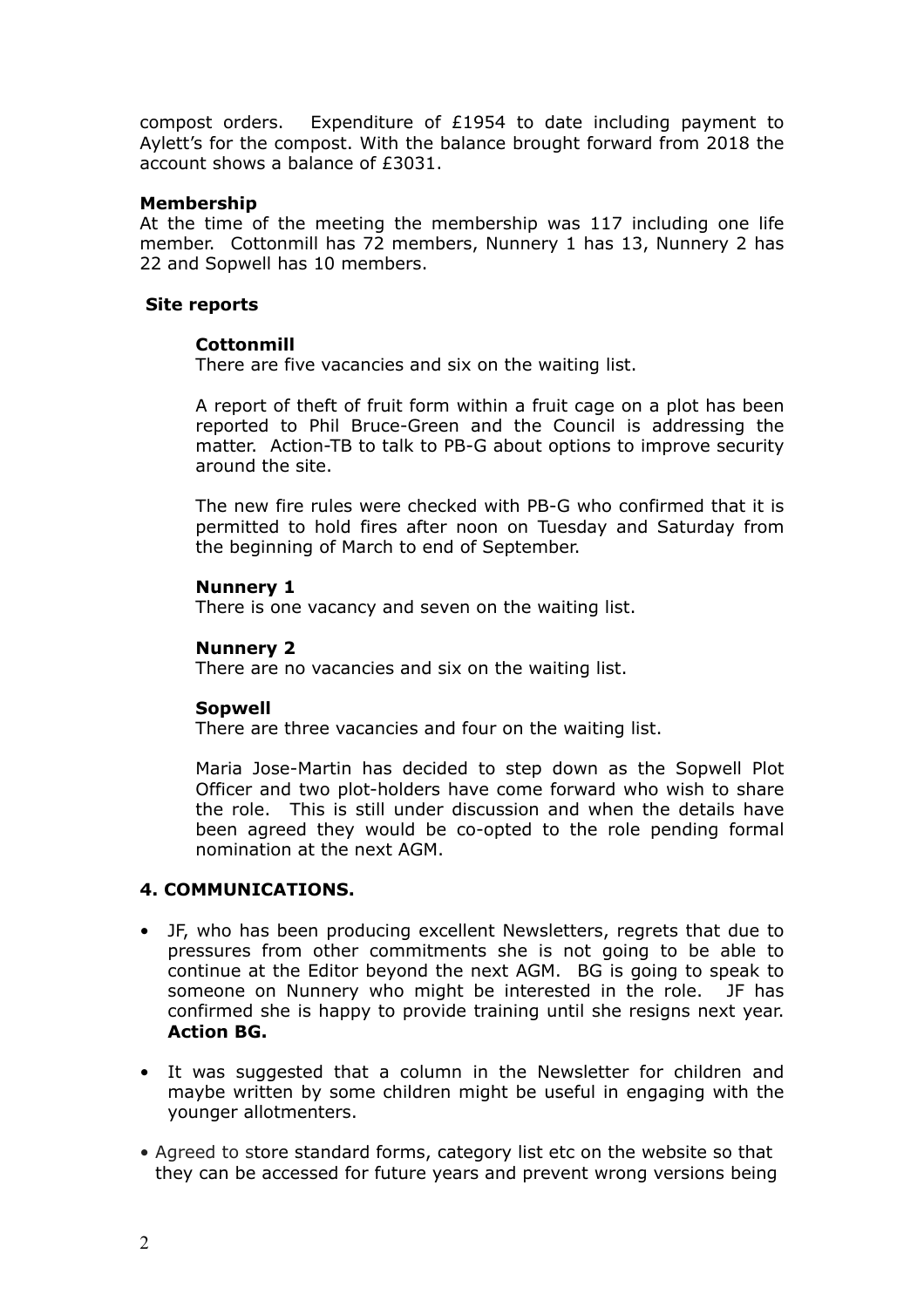used and hunting around for who has a copy. Need to be editable i.e. not in pdf.

- KR has been asked to contribute to more Radio Verulam broadcasts about allotmenting following on from his presentation with Jonny Seabrook and he is going to use this as an opportunity to keep the issues of the Ver Project in the public sphere.
- KR is attending an event with Affinity Water through his membership of the Ver Valley Society and will use this to network about the Ver Project issues.
- Request for payment for the website hosting is going to Juliet Foxwell. **Action-TB t**o ask Juliet to inform the company to change the contact details to his email address**.**
- Send email to members to encourage use of website and remind them of password. **Action JW.**

# **5. AUTUMN FESTIVAL**

- Sub-aqua Club is booked from 13-00 to 17-00 on 27th October and the Festival will run from 14-00 to 16-00.
- The afternoon will include largest pumpkin (circumference), best gourd, best carved pumpkin, best sweet and savoury produce, children's games. There will be tables for anyone wishing to sell or swap their produce. If John Boden is there he will be asked to give advice on summer show entries in the bar. **Actions**- Decorations and prizes will be purchased by MM. Need to have tape measure and paper slips for voting.
- Advertising **Actions**-MM will put together some wording for Facebook and website and JW will send out in email format. MM will send to KR, BG and JR who will create posters for display at sites.

# **6. SUMMER SHOW 2020**

An informal meeting on 5th September discussed how we can improve organisation for the Show next year and encourage more entrants. Only 16 plot holders entered in 2019 with a total of 113 different entries. JW prepared a list from this discussion that is presented at this meeting to agree actions. The proposals for streamlining and improving the Show fall into four main areas: more time for preparation, encouraging more entrants, using website better, procedures on the day.

# Preparation

• Set date for show much earlier and publicise the event well in advance, e.g. at the AGM. **Action** JW to book Sub-aqua Club for 6th September 2020.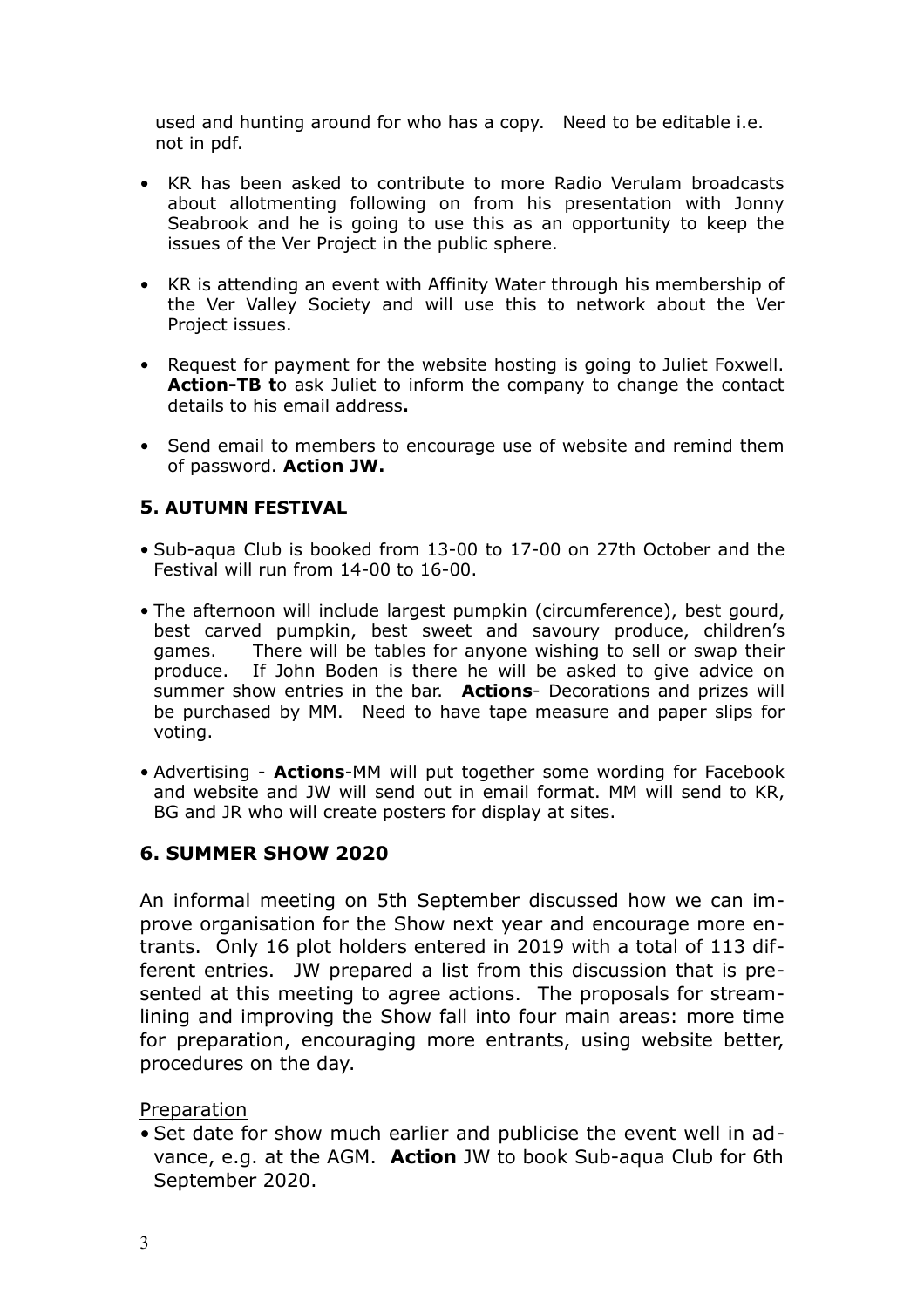- Checklist is useful but should be reviewed much earlier than we did this year. The checklist could usefully be expanded, adding a clipboard for scorers for example.
- Essential to have the Saturday evening for setting up and we need to keep the old heavy tables.
- Try to advertise the event more widely to generate interest outside of members and get the Herts Ad involved. **Action (not assigned)** -to check with Sub-aqua Club about its insurance position if non-members are invited to the Show.
- Posters to be put up at least 2 weeks in advance at sites.

Encouraging more members to submit entries.

- To encourage more members to enter even if they only have a couple of items there should be a prize for first in each category. An example might be a £5 voucher for each first in a category. This would cost £130 and if Aylett's are able to support the event with its usual contribution this would off-set some of the cost but CNAA would still need to subsidise the cost even if it increased the income from entries. However, the Raffle has proved a good way to generate income that could be used for this subsidy. **Action all**-Defer for further discussion.
- Clarify the rules that mean that score totals are only based on the top 8 results so giving some chance for others who don't have as many entries.
- The Veg Basket to be re-named the Produce Basket to include fruit as well as vegetables.
- Review of categories as soon as possible to be more inclusive. Examples include a category for eggs and one for 'Salad Bowl'. Action-JW to circulate category list.
- Promote John Boden's advice to entrants. John has agreed if he is well enough to attend that he would hold a 'surgery' at the Autumn Festival and maybe also after the AGM for anyone wanting general or specific advice.

Using the website to better effect.

- Develop 'Print Your Own' entry cards which TB has worked up as a prototype. **Action TB** to circulate to members for comments.
- Entry forms and entry cards to be put onto website.
- Advice to entrants to be put onto website
- Store standard forms, category list, score sheets etc on the website so that they can be accessed for future years and prevent wrong versions being used and hunting around for who has a copy. Need to be editable i.e. not in pdf.
- Michelle designed good posters for 2019 and if these are created as a generic version they could be put onto the website to be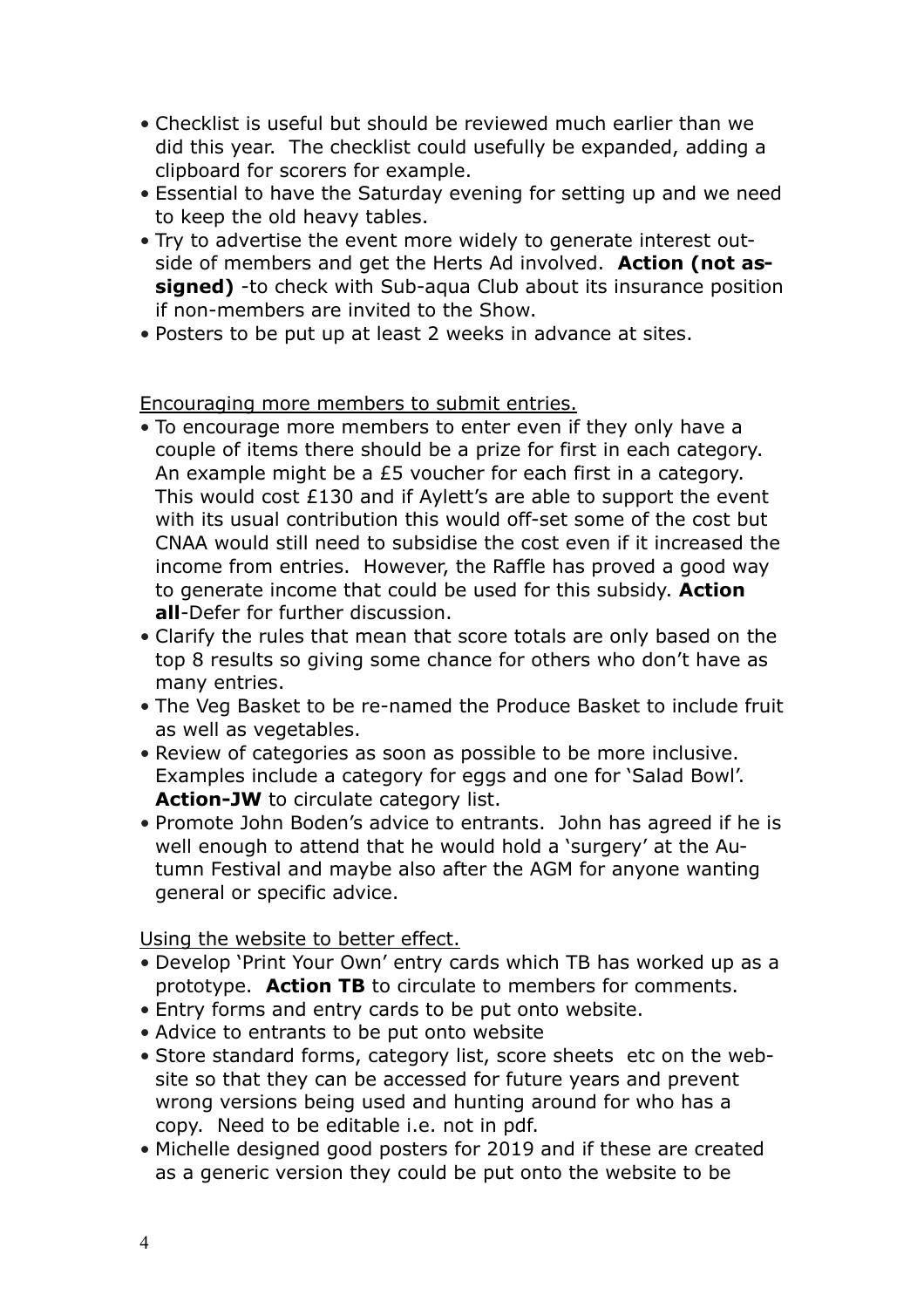adapted for future shows. **Action MM**. Also, draft of standard emails that give details of start time and entry fee etc could be included. **Action JW** 

# Procedures on the day

- Assign competitor numbers to each entrant as this would make it easier for those assisting with recording the judges decision and scoring.
- Re-schedule so that there is ring-fenced time (e.g. 13-00 to 13-30) for people to view all of the entries before the announcement and prize giving. Only then can people take away their entries. This will extend the length of the show and would link in with some sort of lunch being provided, some sort of snacks to tide people over? Or could we organise a BBQ either at the club or at the Cottonmill site?
- Tighten-up on checking that all entrants are members.

# **NEXT MEETING**

# **To be arranged**

# **Action Summary**

| <b>Ver Project</b>          | Letter to Dan Flitton.                                         | ΚR        |  |
|-----------------------------|----------------------------------------------------------------|-----------|--|
|                             | Up-date of position<br>statement by Sub-group                  | <b>JW</b> |  |
| Constitution<br>Amendment   | To be on agenda for next<br>meeting                            | <b>JW</b> |  |
| Seed order                  | Reminder email to members JW                                   |           |  |
| <b>Newsletter</b><br>Editor | Speak to possible<br>replacement                               | <b>BG</b> |  |
| Website                     | Standard documents to be<br>loaded for safe storage            | <b>JR</b> |  |
| Website                     | <b>Ask Juliet Foxwell to</b>                                   | TΒ        |  |
| hosting invoice             | arrange change of email to<br>TB's                             |           |  |
| Website use                 | Email to members to<br>encourage use and remind<br>of password | <b>JW</b> |  |